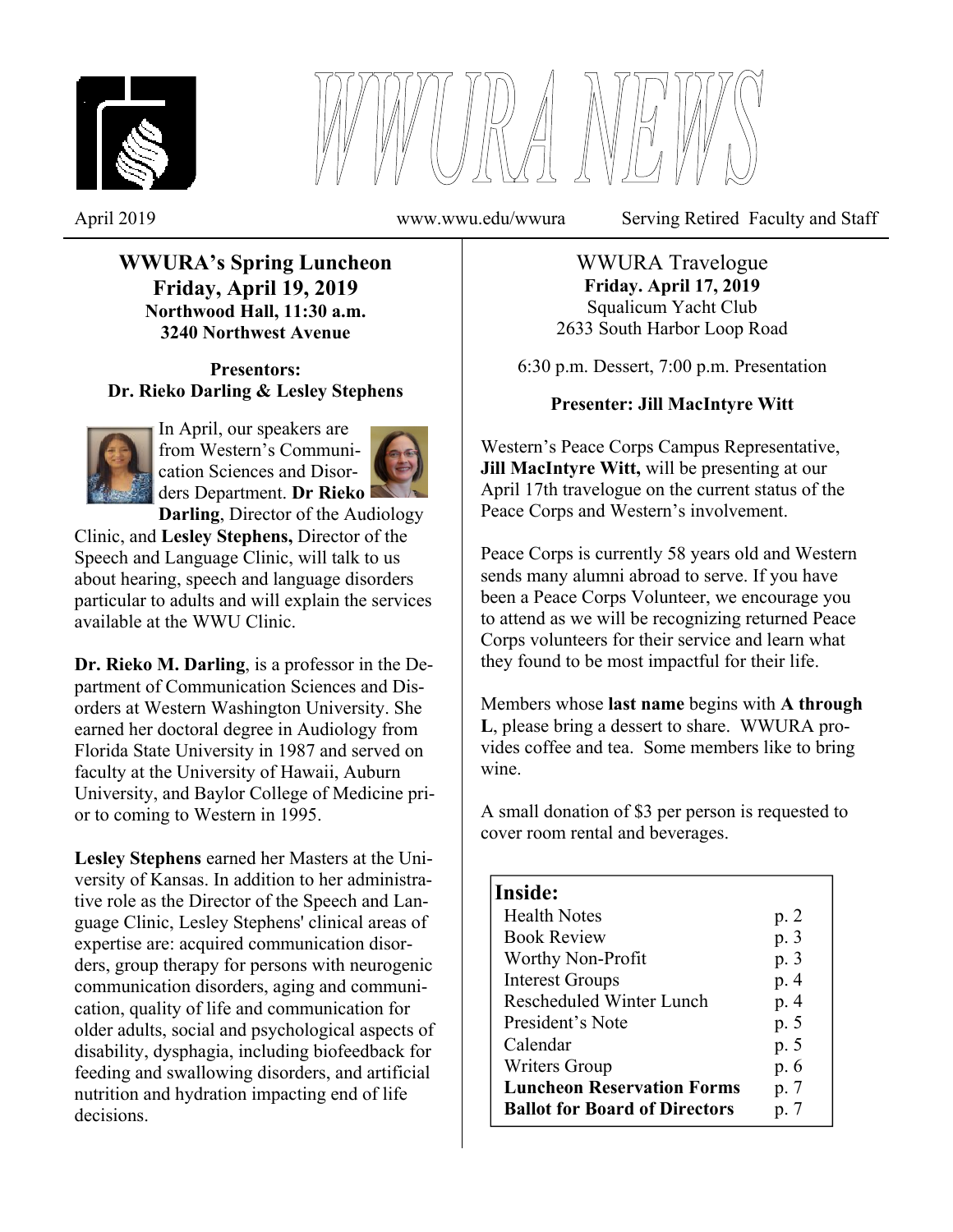# **April 2019 Health Notes by Evelyn Ames**

#### *Are You Savvy Choosing Web Sites for Health Information?*

There is a plethora of health information available to consumers via magazines, TV, newspapers, and the Internet. Some information is reliable, up-to-date, and useful; some is not. As for the Internet, telling the good from the not so good requires web users to be astute. Clicking the first listed site in a search can be misleading and steer the user to commercial/fraudulent sites. Conducting a web search for information on particular health issues? Ask the following questions.

- Who runs or created the site? Is it a branch of the government (e.g., National Institutes of Health), a university, a professional health organization (e.g., American Public Health Association, American College of Sports Medicine), a hospital or clinic (e.g., Mayo or Cleveland)? Or is it a business designed to entice viewers? Focus on quality. Does the site have an editorial board? Can you determine if the information is reviewed before it is posted? Be skeptical. Things that sound too good to be true often are.
- What is the site promising or offering? Does the information use obscure, "scientific" sounding language or promise quick, miraculous results? Be aware of claims when a promoted remedy has a "secret" ingredient that will cure a variety of illnesses. Use caution if the writing style has lots of exclamation points. Web sites for health consumers should use simple language, not technical jargon.
- When was its information written or reviewed? Is it up-to-date? This does depend on the subject matter. For example, the need for up-to-date information is important when searching treatments for influenza but it is not necessarily so when seeking information on coping with loss. Are there broken links when clicking on listed sites? This is a clue that the site may not be kept-up-to-date.
- Where does the information come from? Is it based on scientific research? Search for second opinions to get clarification as to where it comes from.
- Why does the site exist? Is it selling something? Who is paying for the site (public, government, non-profit health organization, a non-commercial or a commercial company)? Is the advertiser promoting a "special" product? The Federal Trade Commission (FTC) has warned the public about fake online news sites. Sites may look real but are merely advertisements. Logos of legitimate news organizations or similar names and Web addresses may be used. You may be asked to sign up for whatever they're selling, and they want you to try it. One approach is to suggest it is doing an "investigation" into the effectiveness of the product. But there is no reporter, no news organization, and no investigation. Only the links to a sales site are real. What is missing is how well one approach works compared with another, what the side effects are, whether results are statistically significant, and whether the study was done using animals or humans.

**Interactive source**: National Center for Complementary and Integrative Health (within the Institutes of Health) offers an interactive module Know the Science: The Facts About Health News Stories. Some reliable resources for educating consumers include: https://nccih.nih.gov/health/webresources#hed1 https://ods.od.nih.gov/Health\_Information/How\_To\_Evaluate\_Health\_Information\_on\_the\_Internet\_Questions\_and \_Answers.aspx https://medlineplus.gov/evaluatinghealthinformation.html Evaluating Internet Health Information: A Tutorial from the National Library of Medicine Health Information on the Web: Finding Reliable Information (American Academy of Family Physicians) Access the National Institutes of Health at: https://www.nih.gov/institutes-nih/list-nih-institutes-centers-offices National Library of Medicine, PubMed® www.ncbi.nlm.nih.gov/pubmed Office of Dietary Supplements (ODS), National Institutes of Health (NIH) http://ods.od.nih.gov MedlinePlus (a service of the National Library of Medicine) www.medlineplus.gov Ctr for Food Safety and Applied Nutrition (CFSAN) www.fda.gov/AboutFDA/CentersOffices/OfficeofFoods/CFSAN/ The Dietary Supplement Label Database—a project of the National Institutes of Health https://dsld.nlm.nih.gov/dsld/

\*May 2019 Health Notes will cover topic of mobile health apps and report on effectiveness and usefulness of selfmonitoring health devices.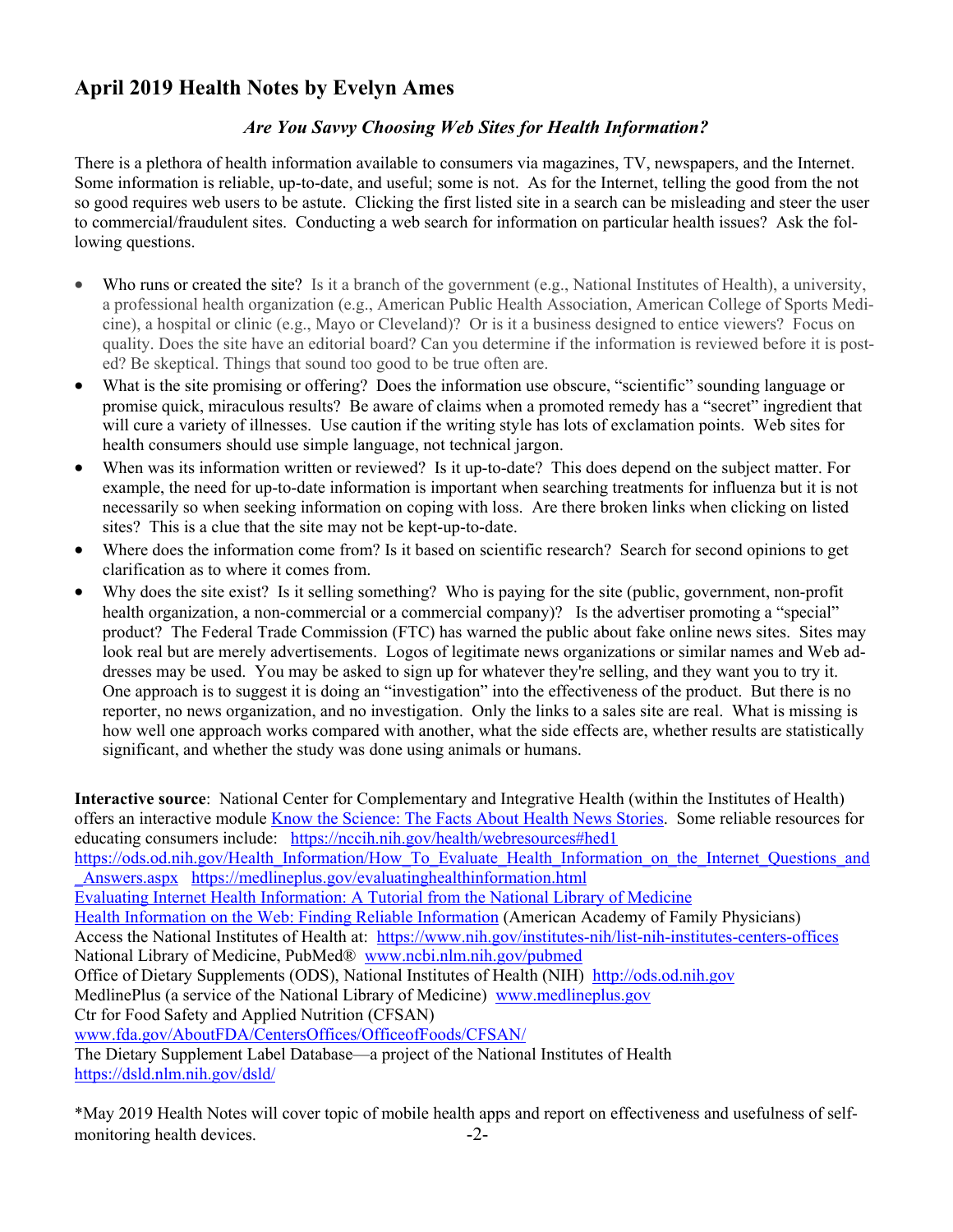## **Book Review**

#### *Lying: Moral Choice in Public and Private Life by Sissela Bok:* **A Review**

This powerful, important book was a best seller when first published in 1979, in the aftermath of Watergate and the Vietnam War. It is as applicable, relevant, and instructive today as it was then; indeed, it has much to teach us. The author, who taught ethics in the Harvard medical school for many years, is the daughter of two winners of the Nobel Prize—Gunnar Myrdal and Alva Myradal. Bok has continued her role as a public intellectual by writing, among other books, *Secrets: on the Ethics of Concealment and Revelation (1982), A Strategy for Peace*: *Human Values and the Threat of War* (1989), and *Mayhem: Violence as Public Entertainment (1998).* But it is *Lying* that seems to me to be most valuable for us today.

Bok is particularly clear that lying, whether public or private, involves the intention to deceive and is additionally a power play, robbing by its deceit the ones lied to of power of knowledge and thus of the power of knowledgeable choice and action. In the introduction she notes the recent, in 1979, loss of public trust. We may feel that the case is even more severe in our own day.

Bok holds that "trust in some degree of veracity functions as a foundation of relations among human beings; when this trust shatters or wears away, institutions collapse." Even so, we must reckon with lies in both private and public life, and she observes that liars "desire not to be *deceived."* They "prefer a 'freerider' status, giving them the benefits of lying without the risks of being lied to.

In her first chapters Bok examines the nature of lying, then treats white lies, which leads her to consider what excuses have been offered for lies and lying and to what extent some excuses may have limited applicability. (One with murderous intent: "Where is your friend?" You, inaccurately: "He went that way.)

In all this, Bok brings to bear the insights of Aristotle, Plato, Augustine, Aquinas, Francis Bacon, Hume, and especially Kant with his choice of no excuse for a lie, even in the most dire circumstances. She does so with a lightness of touch that graces all her work. A consummate liar whom she instances several times to illuminating advantage is Iago.

For me the chief current value of this fine book is its placing the Principle of Veracity at the center of public life. Let's have more of it.

#### **- Bob McDonnell**

## **Worthy Non-Profit**

### **The Bellingham Giving Circle—a Worthy Non-profit**

This worthy non-profit does wonderful work aiding homeless students. In doing so, it works directly with the Bellingham School District Homeless Program. Last year it identified and helped 599 homeless students of whom 99 were without parent or guardian. The help it gives comes in many forms: clothing vouchers, clothing, sleeping bags, backpacks, laptops, toiletries, food and laundry vouchers, bus pass, etc. The Circle has established a food pantry at each of the Bellingham high schools. The membership meets once a month at a potluck dinner to discuss ways to help and to discuss fundraising. The total expenditures on benefits to kids last year was \$26, 686.99. The Circle practices complete transparency,, sending out the minutes of its meetings and copies of its financial statements to interested inquiries. To get more information, to donate, or to join in, contact president@bellinghamgiving circle.org.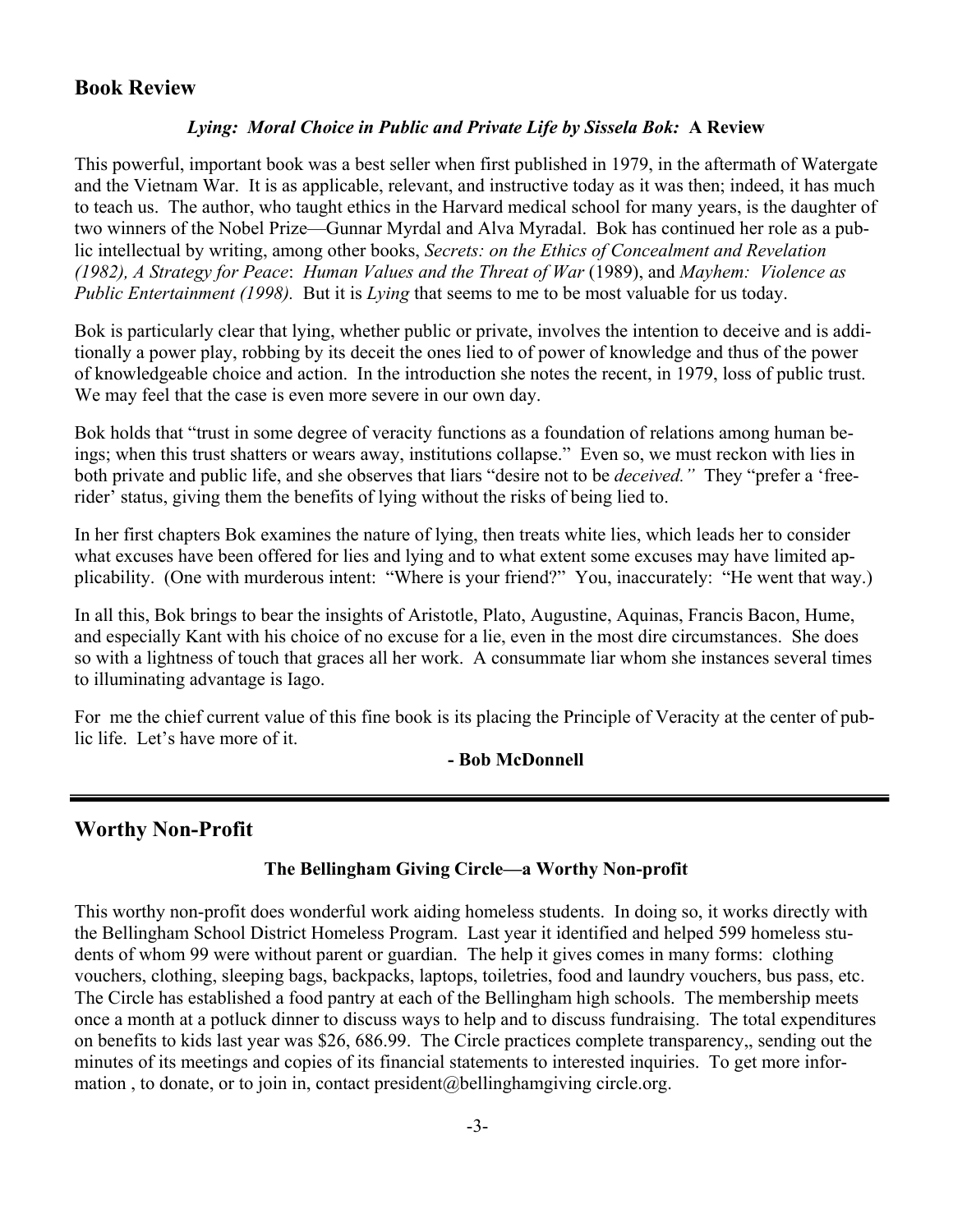# **APRIL 2019 INTEREST GROUPS**

If you are interested in one of the groups please call or email the contact person.

**BOOK GROUP**--Donna Moore, 360-733-5769 dfmoore12@gmail.com We will meet on Tuesday at 2:00 pm April 16th at the home of Donna Moore 1200 Birch Falls Dr., 360-733-5769. April's book is *Becoming* by Michelle Obama, discussion leader-Pat Clarke,treats-Pat.

May's book is *Educated* by Tara Westover, discussion leader-Claire, treats-Chris.

#### **INFORMAL DINING --** Janet Berg, 360-733-4654, janetlila@hotmail.com

Informal dining is ongoing. Mary Jo has sent out information for the remainder of the year. If you did not receive a copy, let Mary Jo know. 360-671-6402.

**OPERA GROUP--Evelyn Ames, 360-734-3184, evelyn.ames@wwu.edu** 

Contact Evelyn for more information.

**Met HD**: May 11, *Dialogues des Carmeliltes* 

**Radio broadcasts**: King FM-98.1 and CBC Radio 2 105.7 April 13 *Siegfried*; April 20th *La Clemennza di Tito*; April 27 *Gotterdammerung*;May 4 *Les Pecheurs de Perles* 

April 5 on KCTS from 9-12 is *La Traviata.* Notice may be too late for this newsletter but check xfinity on demand listing for PBS-KCTS specials and look for *La Traviata*. Review for soprano was great.

#### **WRITER'S GROUP -** Troy Faith Ward, 425-299-4924, troyfaithward@gmail.com.

Meets twice a month. The groups are kept small so there is time for reading and critiquing each other's work.

#### **HAPPY HOUR—**Claire Bowden, 360-540-2122 clairebowden14@gmail.com

The "Happy Hour" group will resume meeting in May. If you are interested, please call or email Claire and let her know so she can let you know the time, date and location.

## **WWURA's Rescheduled Winter Luncheon Thursday, May 9, 2019 Northwood Hall, 11:30 a.m. 3240 Northwest Avenue**



**Professor Mark Peyron, Department of Engineering and Design, WWU Professor Marion Brodhagen, Department of Biology, WWU** 



We are pleased to announce that the February luncheon program (which was cancelled because of snow) has been rescheduled for Thursday May 9. There is no topic more germane to our times than the use of Plastics and the end-of-life options for these products. **Dr. Mark Peyron** and his colleague **Dr. Marion Brodhagen,** Western faculty, will present an examination of the technical challenges, economic compromises, and practical realities of the use of these materials, based on grant research they are conducting. Members of the Western community will not want to miss this presentation. The Reservation Form is on page 7.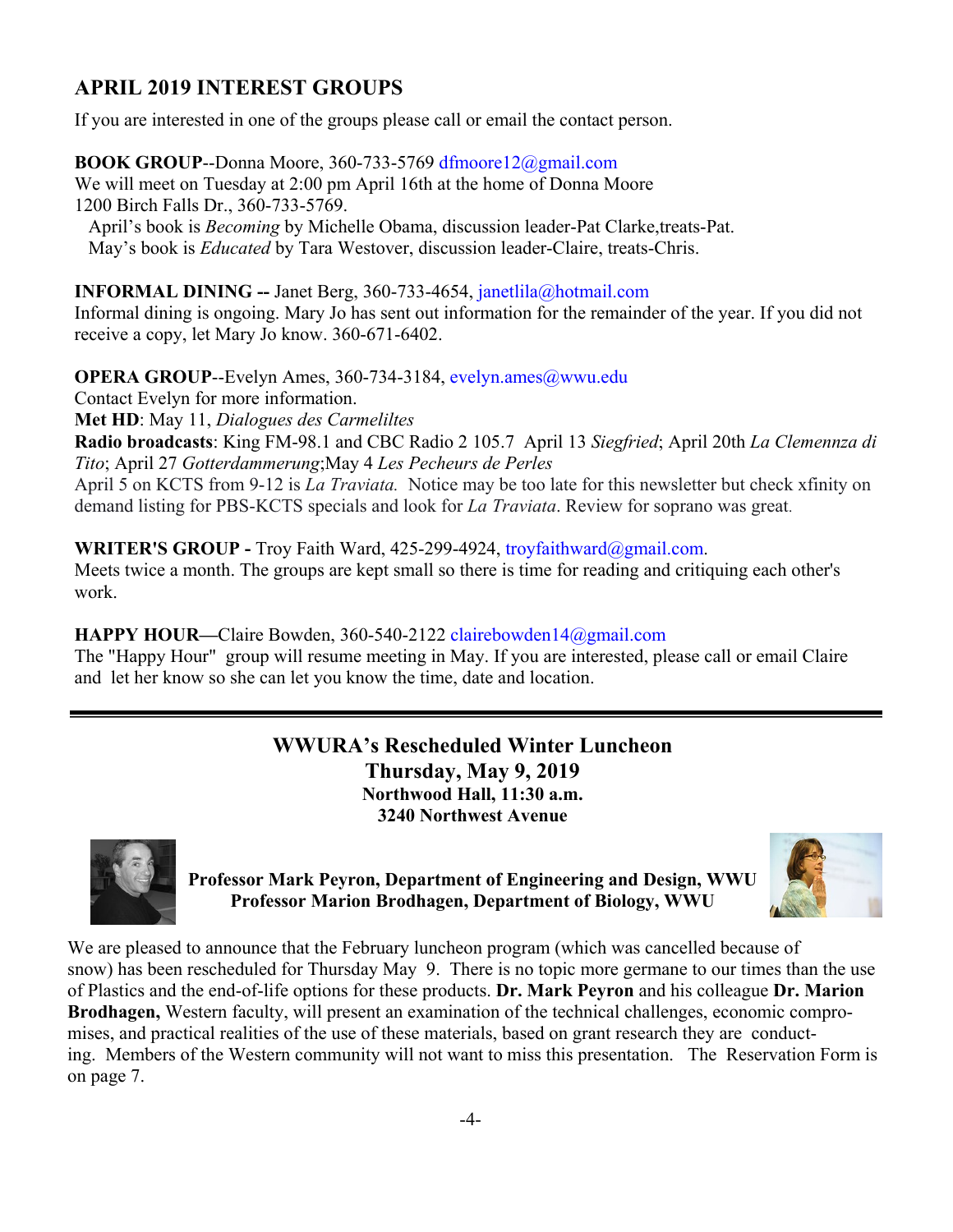# **President's Note**

It was just after 7:00 p.m. on March  $20<sup>th</sup>$  at the Squalicum Yacht Club. I was getting onto a plane for Washington, DC in less that 12 hours and of course I hadn't packed yet. But I was surrounded by over 40 members of WWURA gathered for a travelogue presentation by **Lina Zeine** of her travels in her native Lebanon. There was a delightful roar of conversation in the hall and I struggled with stopping people from talking to start the program. It was an excellent presentation with Lina sharing information about food (including incredible pictures of a rich bounty of fruits, vegetables, and nuts), historical sights, beautiful countryside…did I mention food? Also, there was lots of information about the country's government, religious culture, and education. It was an excellent example of a WWURA event; bring members together to interact with each other while providing an interesting program.

This newsletter lists upcoming events including luncheon programs and travelogues…I encourage you to participate.

Speaking of participating…the newsletter also lists the slate of potential Board members for the upcoming terms. These individuals have volunteered to help coordinate the organization. I encourage you to support their efforts by voting…sooner rather than waiting.

So as not to keep you in suspense, I did complete packing for my trip before the plane left. I was joking with people at the travelogue that when I got to DC the Mueller report would probably "drop" and it certainly did—with a loud thud. Of course we are waiting for the full report in the near future to see how the data supports the decisions.

It is sunny in DC, temperature will be in the high 60's today, the cherry trees are almost at peak bloom, and I'm taking my grandson for a long walk down the Mall today. Life is good.

#### -**Kevin Mujkut**

| <b>WWURA Calendar 2019</b>                                        |  |  |  |
|-------------------------------------------------------------------|--|--|--|
| April                                                             |  |  |  |
| 2— Board Meeting                                                  |  |  |  |
| 17– Travelogue—6:30 p.m. Squalicum Yacht Club                     |  |  |  |
| Jill MacIntyre Witt on the Peace Corps                            |  |  |  |
| 19—WWURA Luncheon—11:30 a.m. Northwood Hall                       |  |  |  |
| Dr. Riejko Darling & Lesley Stephens on Hearing Speech & Language |  |  |  |
| <b>Disorders</b>                                                  |  |  |  |
|                                                                   |  |  |  |
| <b>May</b>                                                        |  |  |  |
| 7—Board Meeting                                                   |  |  |  |
| 9—WWURA Lunch—11:30 a.m. Northwood Hall                           |  |  |  |
| Professor Mark Peyron & Professor Marion Brodhagen                |  |  |  |
| 30—Western's Retirement Dinner                                    |  |  |  |
|                                                                   |  |  |  |
| June                                                              |  |  |  |
| 4—Board Meeting                                                   |  |  |  |
| $-5-$                                                             |  |  |  |
|                                                                   |  |  |  |
|                                                                   |  |  |  |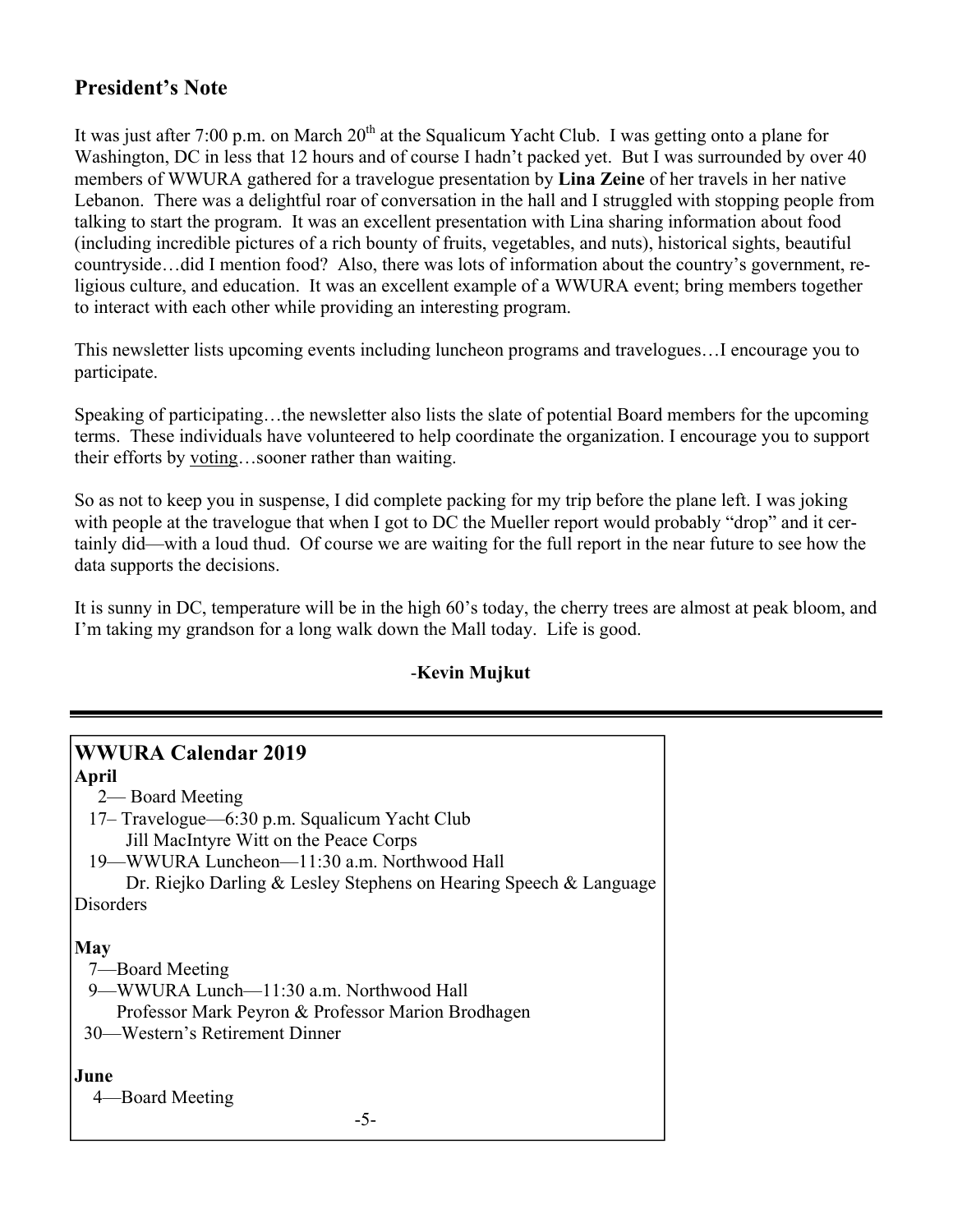# **Writers Group**

#### **Suzanne Krogh Flan-bouyant: Our Quest for the Best Budin in Oaxaca**

The three of us agreed on all counts. The dinner had been great, but maybe overly rich, and dessert was called for. Preferably flan. To cut the grease so to speak. But for whatever reason, the restaurant had no dessert menu.

We decided not to turn in for the night until we had found some. After two or three unsuccessful attempts, we located a promising restaurant just down the street from our hotel. Although the maître d' assured us it was okay if we were only there for dessert, he quickly guided us past the little stage where a guitar player was setting himself up and guests at nearby tables were ordering multi-course meals. Far, far in the back, he settled us at a miniscule table surrounded by the other small spenders.

My son ordered a whiskey while his wife and I chose to share a single serving of what turned out to be a rather odd flan, one that was inundated with a generous quantity of rosemary seeds. We attempted to eat with polite enthusiasm, Matt eventually joining in. But soon we could be seen gently picking seeds out of the custard, creating a little pile of rejects, which certainly should have been informational for the kitchen. Where, we wondered, *would* we find a really good flan? Might it not be entertaining to make it a quest to find the best? And right then we decided that would be our goal for the 11 days we had left in Oaxaca. We had other goals for the trip: visiting every museum, exploring all the archaeological ruins, taking Spanish conversation and cooking classes. But it was the quest for the best flan in town that would keep us most busy with planning, searching, testing, and evaluating.

Within a few days, Matt had to return to Bellingham and his job. Ashley and I were left with the allimportant task, and we used the opportunity to expand our repertoire of restaurants. One lunchtime we enjoyed a courtyard restaurant furnished with picnic tables surrounded by farm-to-table vendors. Another day it was a rooftop with views of the ethno-botanical garden. And another rooftop offered evening views of city lights. Somehow, no matter what our choice of venue though, the perfect flan eluded us….too slippery slimy or too thick, strangely flavored with coffee or something else mysterious, a couple cottage cheese-like versions….it began to look as though we might need to purchase the ingredients and find an available stovetop.

Eventually our last day arrived, of course. By now we had eaten enough flan to last a lifetime and one more attempt seemed almost too much. But, this was our last chance. So, we marched ourselves across the zocalo to a restaurant we had been to once before for onion soup. Called simply "Tres", it was upstairs overlooking the chaos of street musicians, balloon vendors, ice cream trucks, and crowds of tourists both Mexican and foreign. Tres had lovely white tablecloths, soft music, and a waiter who could say only one thing in English: "I don't speak Spanish. Ha, ha, ha!" And, it had flan.

While all around us people were enjoying their five course meals, we ordered, as usual, a single serving of dessert, along with a pot of tea. Single serving or not, we were exceptionally tired of the sweet, eggy stuff. We stared long and hard at the flan and procrastinated with sips of the tea. Could we do it? We took our first small bites. Stared at each other. Took a second bite. Then a third, and smiled. Yes. It had happened. On our very last day in Oaxaca. The flan was sweet but not too sweet. Silky smooth but not slippery. Draped in caramelized sugar syrup cooked to a mellow light brown.

We wanted to finish this little serving of perfection. And we tried. But at some point our silver dessert spoons just stopped in mid-air. We could not face another bite. Still, we were happy to let our waiter know that, on the final day of a major two-week scientific experiment, we had discovered that Tres served the best flan in the city of Oaxaca. And he agreed with us that a trip couldn't end more perfectly than that.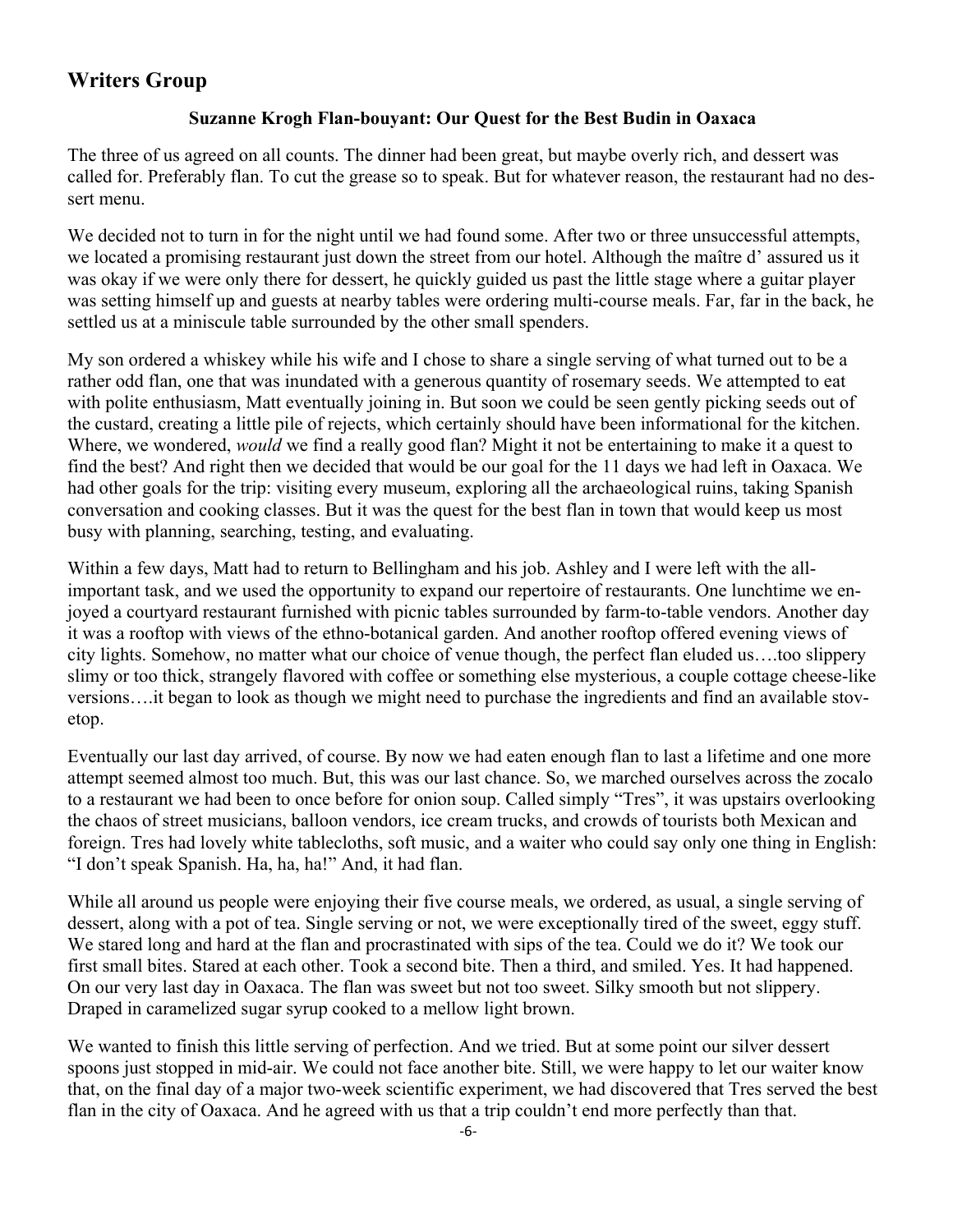# **Reservation Form –for WWURA Spring Luncheon**

11:30 a.m., Friday, April 19, 2019 Northwood Hall, 3240 Northwest Avenue

Name(s) \_\_\_\_\_\_\_\_\_\_\_\_\_\_\_\_\_\_\_\_\_\_\_\_\_\_\_\_\_\_\_\_\_\_\_\_\_\_\_\_\_\_\_\_\_\_\_\_\_\_\_\_\_\_\_\_\_\_\_\_\_\_\_

Address or Phone Number \_\_\_\_\_\_\_\_\_\_\_\_\_\_\_\_\_\_\_\_\_\_\_\_\_\_\_\_\_\_\_\_\_\_\_\_\_\_\_\_\_\_\_\_\_\_\_\_\_

Amount Enclosed (\$17 member \$19 non-member) **Make your check payable to WWURA and mail** with this form to **Chris Gerhold,**  829 Racine St., Bellingham, WA 98229. Questions? Call Chris at 360-733-9265. **Reservation Deadline—April 15, 2019** 

#### **Reservation Form—for Rescheduled February Luncheon**

11:30 a.m., **Thursday, May 9, 2019**

Northwood Hall, 3240 Northwest Avenue

Name(s)

Address or Phone Number\_\_\_\_\_\_\_\_\_\_\_\_\_\_\_\_\_\_\_\_\_\_\_\_\_\_\_\_\_\_\_\_\_\_\_\_\_\_\_\_\_\_\_\_\_\_\_\_\_\_\_\_\_\_\_\_\_\_\_\_\_\_

Amount Enclosed \_\_\_\_\_\_\_\_\_\_\_\_\_\_\_\_\_ (\$17 member \$19 non-member) **Make your check payable to WWURA and mail** with this form to **Chris Gerhold,** 829 Racine St., Bellingham**, WA 98229** Questions? Call Chris at 360-733-9265. **Reservation Deadline—May 6, 2019**

# **WWURA Board of Directors Election**

The Nomination Committee presents the following slate of candidates for election to three-year terms on the WWURA Board. If you wish to write in the name of another WWURA member for any of the three positions, you may do so provided you first obtain that person's agreement to serve.

**Please detach and mail your complete ballot to Barbara Evans, 715 N. Garden Street, #502, Bellingham, WA 98225 by Tuesday, April 30, 2019 OR, if you wish, you may email your choices to her at <barbandhoward@comcast.net>.** 

## **Ballot for WWURA Board of Directors**

| Member-at-Large      | $\Box$ Margaret Loudon Write in $\Box$ |                        |
|----------------------|----------------------------------------|------------------------|
| Staff/Administration | $\Box$ Lina Zeine                      | Write In $\Box$        |
| Faculty              | $\Box$ Bob McDonnell                   | Write In $\Box$<br>-7- |